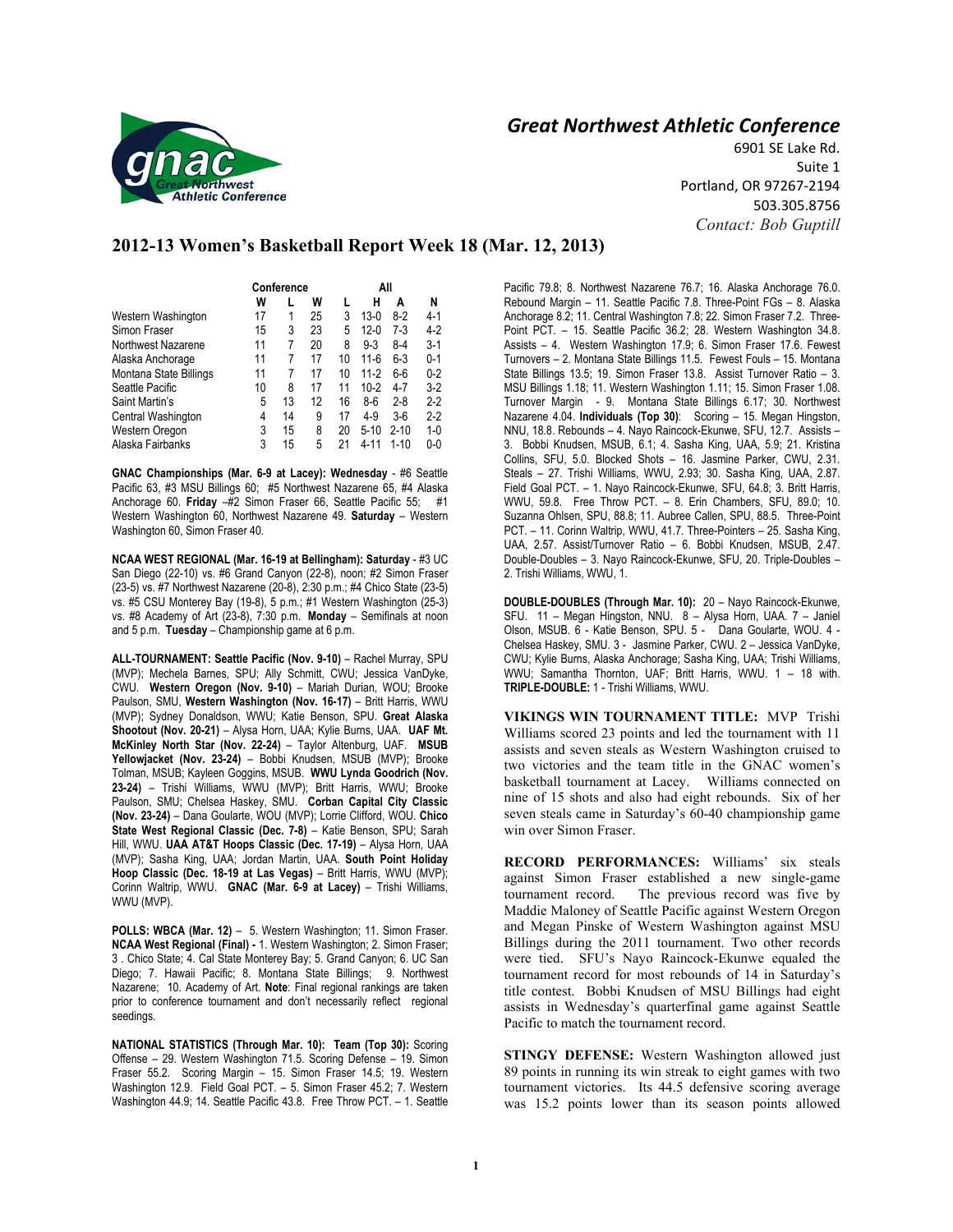average of 59.7. The Vikings set a tournament record allowing just 40 points in the championship contest. The old record for fewest points allowed in a tournament game was 45 by Seattle Pacific in a first-round game to Western Oregon in the 2011 tournament. The Vikings opponents shot just 29.4 percent (30 of 102) including 16.7 (5 of 30) from the three-point line.

**TOP PERFORMERS:** In addition to Williams (assists, steals), the top tournament statistical performers included Megan Hingston of Northwest Nazarene (35 points), SFU's Nayo Raincock-Ekunwe (25 rebounds and 100 percent free throw percentage, 11-11), Britt Harris of Western Washington (71.4 field goal percentage, 10-14), Sasha King of Alaska Anchorage (5 three-pointers made) and UAA's Alysa Horn (3 blocked shots).

**STATISTICAL CHAMPIONS:** Megan Hingston of Northwest Nazarene has all but clinched the 2012-13 GNAC scoring title. Hingston is averaging 18.8 points per game, well ahead of second-place Bobbi Knudsen of Montana State Billings (17.8). Hingston dethroned twotime champion Nayo Raincock-Ekunwe of Simon Fraser, who ranks third with a 16.6 average. Nayo, however, will win her third straight rebounding title. She currently ranks fourth national with a 12.7 average and has 111 more rebounds than runner-up Alysa Horn of Alaska Anchorage. Nayo had 25 rebounds in last week's conference tournament increasing her career total to 1,009 and becoming just the third player in conference history to have a grand.

**SHOOTING LEADERS:** Raincock-Ekunwe will also win her second field goal percentage title. She currently leads the nation with a 64.8 percentage and is on pace to smash the GNAC record of 61.3 set by Vanessa Wyffels of Western Oregon in 2008. She also won the title in 2011, converting on 59.6 percent. Corinn Waltrip of Western Washington has a healthy lead in three-point percentage, shooting 41.7 percent. The free throw championship, however, is still up for grabs. Erin Chambers of Simon Fraser is the current leader with a 89.0 percentage. Suzanna Ohlsen of Seattle Pacific and Chelsie Luke of Northwest Nazarene rank second at 88.8. Sasha King will likely finish as the three-point leader. She currently is the leader averaging 2.6 per game.

**STEALS, ASSISTS AND BLOCKED SHOTS:** Bobbi Knudsen of MSUB has clinch the assist title. She finished her season with a 6.2 average. Trishi Williams of Western Washington is the current leader in steals averaging 2.93. Sasha King ranks second with a 2.87 average and could win the category if Williams' average falls during the regional tournament. Jasmine Parker of Central Washington has clinched the blocked shot title (2.3 per game) and Knudsen has wrapped up the assist/turnover ratio title (2.5).

**WINNING AND LOSING:** Western Washington (13-0) and Simon Fraser (12-0) ended their regular-seasons unbeaten at home. The Vikings' streak is now 17 dating back to their final four home games of the 2011-12 season.

Simon Fraser's streak is 12, all during the 2012-13 campaign ... Western Washington joined Seattle Pacific as the only GNAC school to win both the men's and women's regular-season basketball titles outright in the same season. The Falcons accomplished that feat during the 2009-10 season. WWU shared the men's title and won the women's title in 2002, a feat SPU also duplicated in 2007. WWU's combined men's and women's conference record of 34-2 bettered the previous best of 28-4 by SPU's 2009- 10 teams.

**PERFECT STARTS:** Western Washington is the ninth women's team in GNAC history to finish the first half of its conference schedule unbeaten, but the first to do it in the same year their men accomplished the same feat. The Vikings have done it four times. Seattle Pacific has also accomplished that feat four times and Alaska Anchorage has done it once. Six teams have gone through the second half of the schedule unbeaten. Here is the complete list:

| Team (Year)<br>Alaska Anchorage (2008-09) | 1 <sub>st</sub><br>$8-0$ | 2 <sub>nd</sub> | Fin.<br>$14-2$ |
|-------------------------------------------|--------------------------|-----------------|----------------|
| Seattle Pacific (2002-03)                 | $9-0$                    | $9-0$           | $18-0$         |
| Seattle Pacific (2003-04)                 | $9-0$                    | $9-0$           | $18-0$         |
| Seattle Pacific (2004-05)                 | $9-0$                    |                 | $17-1$         |
| Seattle Pacific (2007-08)                 | $9-0$                    | $9-0$           | $18-0$         |
| Seattle Pacific (2008-09)                 |                          | 8-0             | $14-2$         |
| Seattle Pacific (2009-10)                 |                          | $8 - 0$         | $15-1$         |
| Western Washington (2005-06)              | 9-0                      | $9-0$           | $18-0$         |
| Western Washington (2009-10)              | $8-0$                    |                 | $14-2$         |
| Western Washington (2010-11)              | $9-0$                    |                 | $17-1$         |
| Western Washington (2012-13)              | 9-0                      |                 | 17-1           |

**GNAC .690 IN NON-CONFERENCE GAMES:** GNAC teams finished the non-conference portion of their schedule with a 58-26 record. Its winning percentage of .690 is the second best in conference history, topped only by a .708 percentage in 2007-08. Its record against non-conference Division II opponents was 36-22, including 18-8 against PacWest foes, 6-5 with CCAA opponents and 8-6 in games that count as regional contests under the NCAA "contiguous" state rule.

**GNAC (18) vs. PacWest (8):** NNU 4-0, MSUB 3-0, SPU 3-0, WWU 2-0, SFU 2-0, UAA 1-0, CWU 1-2, SMU 1-2, WOU 1-3, UAF 0-1. **PacWest (8) vs. GNAC (18):** Cal Baptist 2-0, Academy of Art 3-1, Hawaii Pacific 2- 1, Hawaii Hilo 1-1, BYU-Hawaii 0-1, Azusa Pacific 0-2, Notre Dame de Namur 0-2, Fresno Pacific 0-2, Dominican 0-2, Grand Canyon 0-2, Dixie State 0-4.

**GNAC (6) vs. CCAA (5):** SFU 3-0, UAA 1-0, WWU 1-2, SPU 1-2, UAF 0- 1. **CCAA (5) vs. GNAC (6):** Chico State 2-0, CSU East Bay 1-0, Sonoma State 1-1, UC San Diego 1-2, CSLA 0-1, CSU Stanislaus 0-2.

|         |                       | Playoff | Reg.    | Elite 8 |
|---------|-----------------------|---------|---------|---------|
| Year    | <b>Non-Conference</b> | Berths  | W-L     | W-L     |
| 2001-02 | 60-32 (.652)          | 2       | $1-2$   |         |
| 2002-03 | 58-29 (.667)          | 4       | $3-4$   |         |
| 2003-04 | 48-40 (.545)          | 2       | $5-1$   | $0 - 1$ |
| 2004-05 | 53-37 (.589)          | 3       | $5-2$   | $2 - 1$ |
| 2005-06 | 50-37 (.575)          | 4       | $3-4$   |         |
| 2006-07 | $61-38(616)$          | 3       | $2 - 3$ |         |
| 2007-08 | 68-28 (.708)          | 4       | $5-3$   | $1 - 1$ |
| 2008-09 | 65-36 (.644)          | 4       | $5-3$   | $1 - 1$ |
| 2009-10 | 60-41 (.594)          | 3       | $4-2$   | $0 - 1$ |
| 2010-11 | 46-32 (.590)          | 3       | $1 - 3$ |         |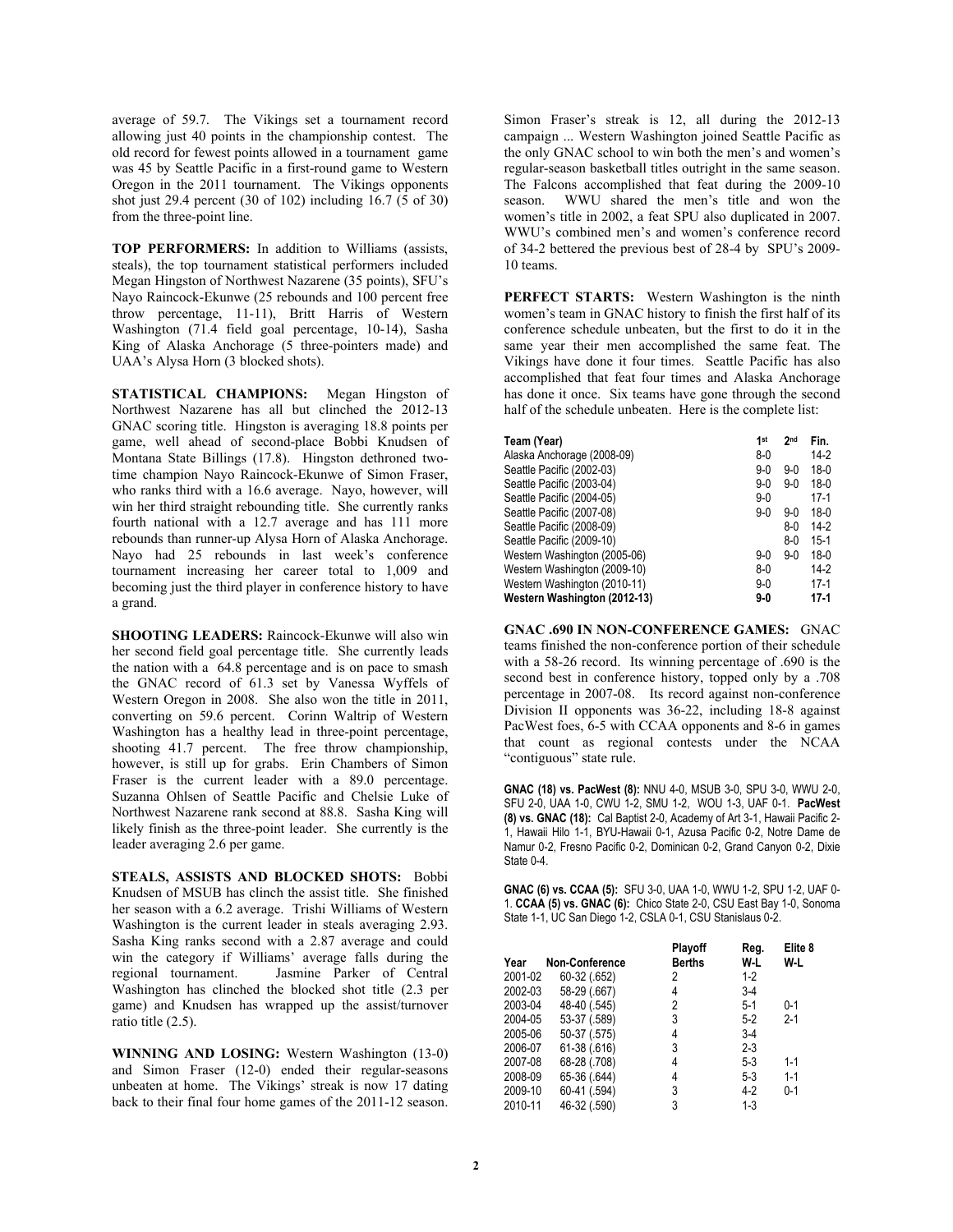| 2011-12           | 54-38 (.587)         |    | 4-1   | $(1 - 1)$ |
|-------------------|----------------------|----|-------|-----------|
|                   | 2012-13 58-26 (.690) |    | 222   | ???       |
| Totals (12 years) |                      | 34 | 38-28 | 4-6       |

## **GNAC CAREER LEADERS (Through Mar. 10)**

#### **Scoring**

| <b>ocoring</b>                              |                                                                                                                                                                                                                                                                                                                              |                                                     |
|---------------------------------------------|------------------------------------------------------------------------------------------------------------------------------------------------------------------------------------------------------------------------------------------------------------------------------------------------------------------------------|-----------------------------------------------------|
| 1.<br>8.<br>17.<br>31.<br>35.<br>38.<br>54. | Rebecca Kielpinski, Alaska Anchorage (2005-09)<br>Nayo Raincock-Ekunwe, Simon Fraser (2010-13)<br>Bobbi Knudsen, MSU Billings (2010-13)<br>Megan Hingston, Northwest Nazarene (2010-13)<br>Alysa Horn, Alaska Anchorage (2009-13)<br>Katie Benson, Seattle Pacific (2010-13)<br>Corinn Waltrip, Western Washington (2009-13) | 1752<br>1438<br>1262<br>1148<br>1134<br>1123<br>982 |
|                                             | <b>Three-Pointers</b>                                                                                                                                                                                                                                                                                                        |                                                     |
| 1.<br>7.<br>11.<br>18.<br>25.               | Amanda Dunbar, Western Washington (2007-11)<br>Corinn Waltrip, Western Washington (2009-13)<br>Kristina Collins, Simon Fraser (2010-13)<br>Heather Adams, Northwest Nazarene (2009-13)<br>Jessica VanDyke, Central Washington (2011-13)                                                                                      | 256<br>177<br>167<br>152<br>135                     |
|                                             | Rebounds                                                                                                                                                                                                                                                                                                                     |                                                     |
| 1.<br>2.<br>3.<br>23.                       | Rebecca Kielpinski, Alaska Anchorage (2006-09)<br>Carli Grant, Seattle Pacific (2002-06)<br>Nayo Raincock-Ekunwe, Simon Fraser (2010-13)<br>Alysa Horn, Alaska Anchorage (2009-13)                                                                                                                                           | 1181<br>1083<br>1009<br>639                         |
| <b>Assists</b>                              |                                                                                                                                                                                                                                                                                                                              |                                                     |
| 1.<br>11.<br>15.<br>17.<br>18.<br>19.       | Beth Christensen, Seattle Pacific (2005-07)<br>Kristina Collins, Simon Fraser (2010-13)<br>Bobbi Knudsen, MSU Bilings (2010-13)<br>Corinn Waltrip, Western Washington (2009-13)<br>Sasha King, Alaska Anchorage (2010-13)<br>Heather Adams, Northwest Nazarene (2009-13)                                                     | 501<br>362<br>339<br>310<br>301<br>296              |
| <b>Steals</b>                               |                                                                                                                                                                                                                                                                                                                              |                                                     |
| 1.<br>41.                                   | Alysson Kollman, Northwest Nazarene (2000-03)<br>Nayo Raincock-Ekunwe, Simon Fraser (2010-13)<br>Bobbi Knudsen, MSU Billings (2010-13)<br>Sasha King, Alaska Anchorage (2013-13)                                                                                                                                             | 326<br>147<br>147<br>147                            |
| <b>Blocks</b>                               |                                                                                                                                                                                                                                                                                                                              |                                                     |
| 1.<br>8.<br>18.<br>24.                      | Brittney Kroon, Seattle Pacific (2003-06)<br>Nayo Raincock-Ekunwe, Simon Fraser (2010-13)<br>Rebecca Langmead, Simon Fraser (2010-13)<br>Katie Benson, Seattle Pacific (2010-013)                                                                                                                                            | 419<br>119<br>81<br>68                              |
|                                             | Career stats are updated on the GNAC Web site every Friday and                                                                                                                                                                                                                                                               |                                                     |

**Sunday at:** 

http://www.gnacsports.com/media/Stats/wbasketball/carconf/carconf.htm (**All Games**)

http://www.gnacsports.com/media/Stats/wbasketball/carconfconf/carconf.h tm (**Conference Games**)

### **PREVIOUS RED LION PLAYERS-OF-THE-WEEK**

**Week of Nov. 5-11:** Erin Chambers, Simon Fraser (F, 6-1, So., Mission, BC) scored 51 points and also had 15 rebounds in leading the Clan to three victories, including wins over nationally eighth-ranked UC San Diego (61-58) and No. 13 Grand Canyon (69-60). Chambers connected on 14 of 25 field goals attempts (eight of 13 from beyond the arc) and also was perfect from the foul line making 15 of 15.

**Week of Nov. 12-18:** Sasha King, Alaska Anchorage (G, 5-6, Sr., Norman, OK – Hutchinson) scored 35 points and also had 16 assists leading the Seawolves to 85-76 and 70- 67 victories over Regis. King, who made six of 16 threepointers, also had five steals.

**Week of Nov. 19-25:** Bobbi Knudsen, Montana State Billings (G, 5-8, Jr., Malta, MT) scored 44 points to lead the Yellowjackets to a pair wins in the MSUB Yellowjacket Classic. Knudsen, who was selected as the tournament MVP, scored a career and GNAC season-high 33 points in a 91-87 overtime win over Dixie State Friday, then had 11 points, seven rebounds and seven assists in a 80-44 win over Notre Dame de Namur. She played just 24 minutes in the latter contest.

**Week of Nov. 26-Dec. 2:** Janiel Olson, Montana State Billings (F, 5-10, So., Billings, MT) scored 21 points and grabbed 26 rebounds leading the Yellowjackets to 66-59 and 69-68 home wins over Central Washington and Northwest Nazarene, respectively. She also led MSUB in steals with seven. Olson had 13 points and 11 rebounds in Thursday's win against CWU, then had a career-high 15 rebounds, 10 at the offensive end in Saturday's one-point victory against Northwest Nazarene. Her final rebound came on a three-point miss by Monica Grimsrud with 24 seconds left. She then fed Grimsrud, who scored on a layup for the decisive basket.

**Week of Dec. 3-9**: Suzanna Ohlsen, Seattle Pacific (G, 5-7, So., Monroe, WA) scored 29 points as the Falcons split two games in the Chico West Regional Classic. Ohlsen had an outstanding 9-1 assist to turnover ratio and also was deadly from the three-point arc (making 5 of 7) and from the foul line (converting on all eight of her attempts). She also had seven rebounds and a steal. Twenty-four of her points (a career high) came in Saturday's 89-77 loss at Chico. Twenty-one of those points came in the second half of the contest. Ohlsen currently ranks second nationally in assist/turnover ratio with a 3.56 mark.

**Week of Dec. 10-16:** Ally Schmitt, Central Washington (G, 5-8, Jr., Snohomish, WA – Montana State) set a GNAC single-game record with 16 assists in a 79-57 home win against Evergreen State. Schmitt also led the Wildcats in the contest with four steals.

**Week of Dec. 17-23:** Britt Harris, Western Washington (C, 6-2, Sr., Marysville, WA – Marysville-Pilchuck) and Alysa Horn, Alaska Anchorage (F, 6-0, Sr., Kodiak, AK) ... Harris earned MVP honors in the South Point Holiday Hoop Classic in Las Vegas as she scored 42 points and also had 13 rebounds, six assists and five steals leading the Vikings to wins over nationally sixth-ranked Washburn (64-62) and No. 15 Grand Canyon (72-68 in overtime). Harris converted on 14 of 30 field goal attempts and 14 of 19 free throws ... Horn was selected the Most Outstanding Player in the AT&T Hoops Classic in Anchorage. She scored 62 points and also had 27 rebounds, eight blocked shots, eight steals and five assists leading the Seawolves to wins over BYU-Hawaii (100-68), Eastern New Mexico (82-40) and Cal State L.A. (66-56).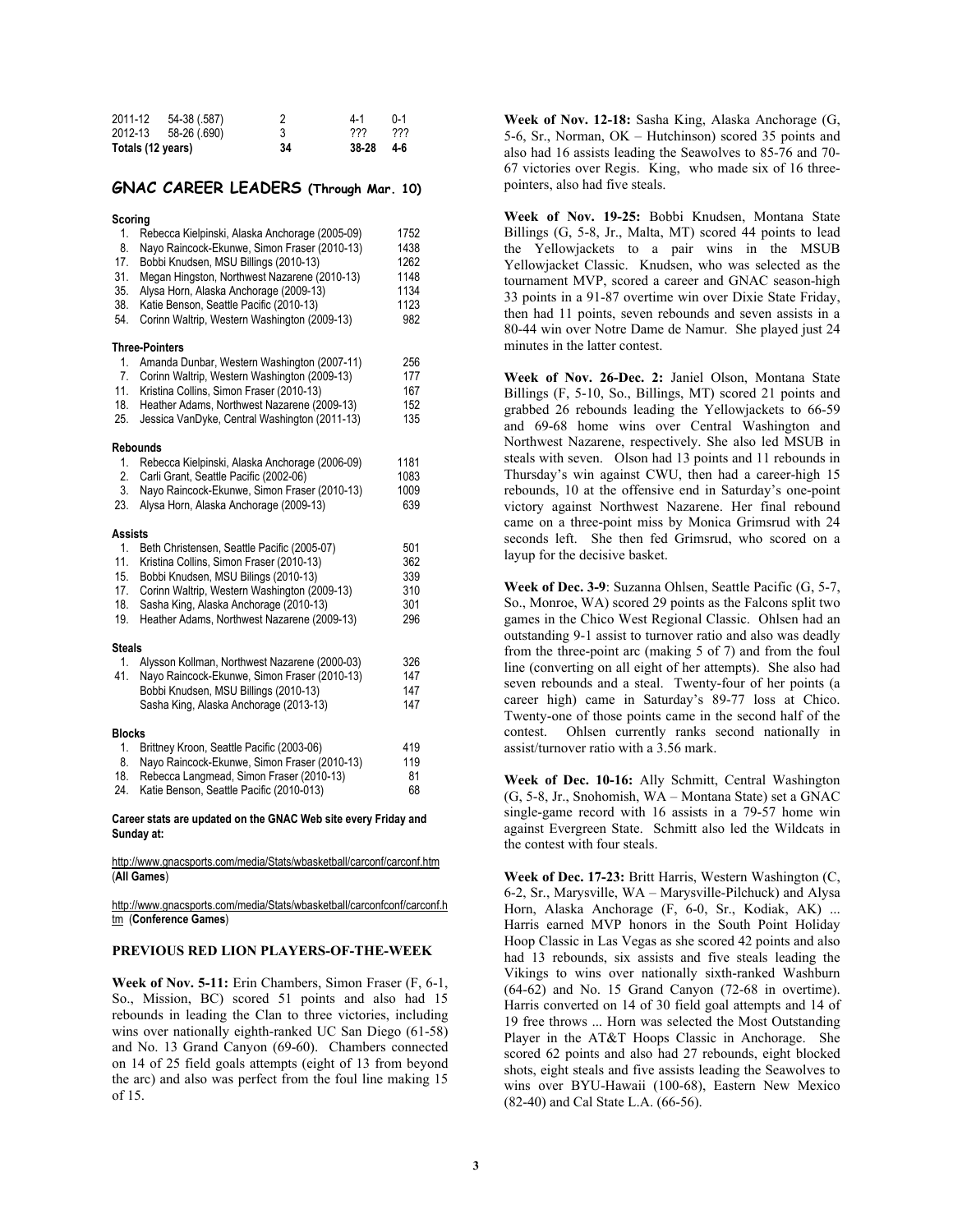**Week of Dec. 24-30:** Nayo Raincock-Ekunwe, Simon Fraser (F, 6-2, Sr., Toronto, ON – Kalamalka) had 23 points and a GNAC-record 24 rebounds to lead the Clan to a 87-55 win over Trinity Western Saturday. She broke the GNAC single-game record of 23 set by Kristin Hein of Northwest Nazarene against Humboldt State on Dec. 12, 2009 and equaled by Nyesha Sims of Seattle Pacific against Alaska Fairbanks on Feb. 14, 2012. Raincock-Ekunwe is the  $10<sup>th</sup>$  player in GNAC history to record 20 or more rebounds in a single game, but the first to do it twice. She also had 22 rebounds against Colorado State Pueblo on Nov. 25, 2011.

**Week of Dec. 31-Jan. 6:** Chelsea Haskey, Saint Martin's (F, 6-1, Jr., Olympia, WA) scored 18 points and also had eight rebounds and two steals as the Saints upset Seattle Pacific 70-66 Saturday to earn their first conference win of the season. In two games, Haskey scored 34 points and also grabbed 12 rebounds. Over the past seven games, she has averaged 15.7 points and 7.6 rebounds and shot 44.4 percent from the foul line.

**Week of Jan. 7-13:** Megan Hingston, Northwest Nazarene (F, 5-9, Jr., Keizer, OR) scored 41 points and also had 19 rebounds as the Crusaders improved to 8-0 at home with 19 and 17-point victories over Western Oregon and Saint Martin's. Hingston, who has six double-doubles this season, made 16 of 29 shots. She also had four steals and three assists.

**Week of Jan. 14-20:** Corinn Waltrip, Western Washington (G, 5-6, Sr., Tigard, OR) and Jasmine Parker, Central Washington (F, 6-2, Fr., Spokane, WA - Mead) ... Waltrip scored 35 points including a career-high 24 in a 78-76 home win against MSU Billings. Waltrip made 11 of 24 shots including 9 of 17 from the arc. She also had eight assists. Jasmine Parker had 25 points and 26 rebounds as the Wildcats swept Alaska Fairbanks (69-49) and Alaska Anchorage (74-64). She also had team highs for blocked shots (4) and steals (6).

**Week of Jan. 21-27:** Alli Madison, Alaska Anchorage (G, 5-8, So., Seattle, WA – Kennedy) had back-to-back career highs leading the Seawolves to road wins at Western Oregon (63-54) and Saint Martin's (48-45). Madison scored 15 points on six of 10 shooting and also had three assists and a career-high 10 rebounds at Monmouth, then had 17 points, five rebounds, five assists and a career-high four steals in playing all 40 minutes in Saturday's win at Lacey. She finished the road trip shooting 50 percent (12) of 24) from the floor and 60 percent (3 of 5) from the threepoint line as UAA climbed into a three-way for fifth place at the midway point of the conference season.

**Week of Jan. 28-Feb. 4:** Trishi Williams, Western Washington (G, 5-9, Sr., Mabton, WA - CBC) had 11 points, 10 rebounds and 11 assists in a 83-72 win against Alaska Anchorage posting just the third triple-double in school history and the first since 1994-95. She finished the weekend with 26 points, 15 rebounds and 13 assists as the Vikings stayed unbeaten in the GNAC running their win streak to 11 games.

**Week of Feb. 5-11:** Kylie Burns, Alaska Anchorage (G, 5- 9, Jr., Kansas City, KS – Bishop Ward) scored 33 points and also had 19 rebounds leading the Seawolves to home wins over Seattle Pacific and Montana State Billings, the two teams directly ahead of them in the conference standings. Burns scored 20 of her career-high 22 points in the second half and also had eight rebounds as the Seawolves completed a regular-season series sweep from Seattle Pacific for the first-time in GNAC history with a 93-82 victory Thursday. She then recorded her second double-double of the season on Saturday (11 points, 11 rebounds) in a 61-55 win over Montana State Billings. Burns, who had three assists and no turnovers in 40 minutes, made the game-clinching free throws with 19 seconds remaining.

**Week of Feb. 12-18:** Corinn Waltrip, Western Washington (G, 5-6, Sr., Tigard, OR) and Katie Benson, Seattle Pacific (F, 6-1, Jr., Snohomish, WA) ... Both Waltrip and Benson netted 50 points in a pair of contests. Waltrip had a GNAC season-high 36 points in a 80-76 overtime win over Seattle Pacific Saturday. She made 11 of 19 shots against the Falcons, including eight of 13 threepointers. Her eight treys equaled the fourth highest singlegame total in GNAC history. In her two contests, she shot 59.3 percent (16 of 27), converting on 10 of 15 threepointers and was perfect from the foul line (8 of 8). She also had 10 assists ... Benson made 17 of 30 shots and 13 of 14 free throws as SPU nearly pulled off a sweep of two nationally Top 10 ranked teams. Benson had a career-high 32 points and 10 rebounds Thursday in a 70-60 win over No. 8 Simon Fraser. She then tallied 18 points and had nine rebounds in an overtime loss to No. 9 Western Washington. Benson, who joined the 1,000-point club Thursday, also had five steals and was perfect from the three-point line (3) of 3) in the two contests. She now ranks  $49<sup>th</sup>$  in GNAC history with 1,040 points.

**Week of Feb. 19-25:** Samantha Thornton, Alaska Fairbanks  $(F, 5-11, Jr.,$  Bremerton,  $WA - Umpaua)$  and Kristina Collins, Simon Fraser (G, 5-10, Sr., Port Coquitlam, BC) ... Thornton led the Nanooks to their second and third consecutive wins after starting the conference season with 14 straight losses. She scored 27 points and also had 14 rebounds, five steals and three blocked shots in home wins over Western Oregon (55-40) and Saint Martin's (67-65). In the latter game, she scored six of the Nanooks' 10 points in the overtime period ... Collins led the Clan to wins over Central Washington (67- 60) and Northwest Nazarene (73-52) as SFU clinched a first-round bye in the conference tournament. In the two wins, she had 27 points and a team-high 14 assists while being charged with just a single turnover. She also was a standout defensively as SFU limited the Wildcats and Crusaders to a 56.0 point per game average and a 22.2 shooting percentage (6 of 27) from the three-point arc.

**Week of Feb. 26-Mar. 3:** Nayo Raincock-Ekunwe, Simon Fraser (F, 6-2, Sr., Toronto, ON) scored 41 points and had 23 rebounds as the Clan rolled to road wins at Western Oregon and Saint Martin's. She missed just six shots